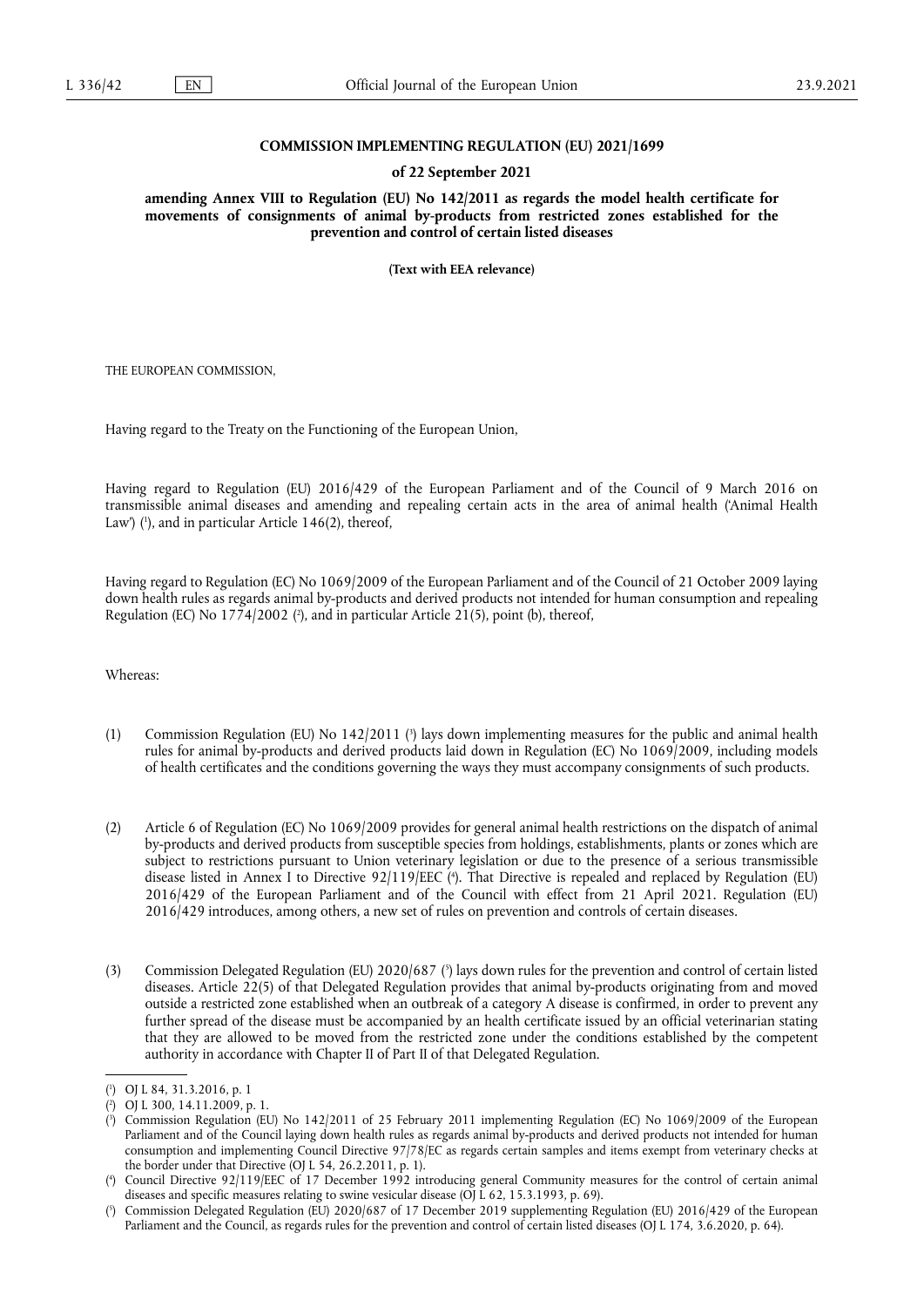- (4) Regulation (EU) No 142/2011 provides rules for placing on the market of animal by products. Article 17 of Regulation (EU) No 142/2011 provides that consignments of animal by-products are to be accompanied during transport by commercial documents or health certificates set out in Chapter III of Annex VIII to that Regulation. Animal by-products legislation is a comprehensive set of rules, in particular rules on categorisation, collection, transport and processing of animal by-products. Accordingly, a new model certificate, referred to in Article 22(5) of Delegated Regulation (EU) 2020/687, should be introduced in the Chapter III of Annex VIII to Regulation (EU) No 142/2011.
- (5) Annex VIII to Regulation (EU) No 142/2011 should be amended accordingly.
- (6) Appropriate transitional period should be introduced to enable Member States and stakeholders to adapt to the new rules on movement of animal by-products from the restricted zones established in accordance with Delegated Regulation (EU) 2020/687.
- (7) The measures provided for in this Regulation are in accordance with the opinion of the Standing Committee on Plants, Animals, Food and Feed,

HAS ADOPTED THIS REGULATION.

#### *Article 1*

Annex VIII to Regulation (EU) No 142/2011 is amended in accordance with the Annex to this Regulation.

# *Article 2*

This Regulation shall enter into force on the twentieth day following that of its publication in the *Official Journal of the European Union*.

It shall apply from 17 October 2021.

This Regulation shall be binding in its entirety and directly applicable in all Member States.

Done at Brussels, 22 September 2021.

*For the Commission The President* Ursula VON DER LEYEN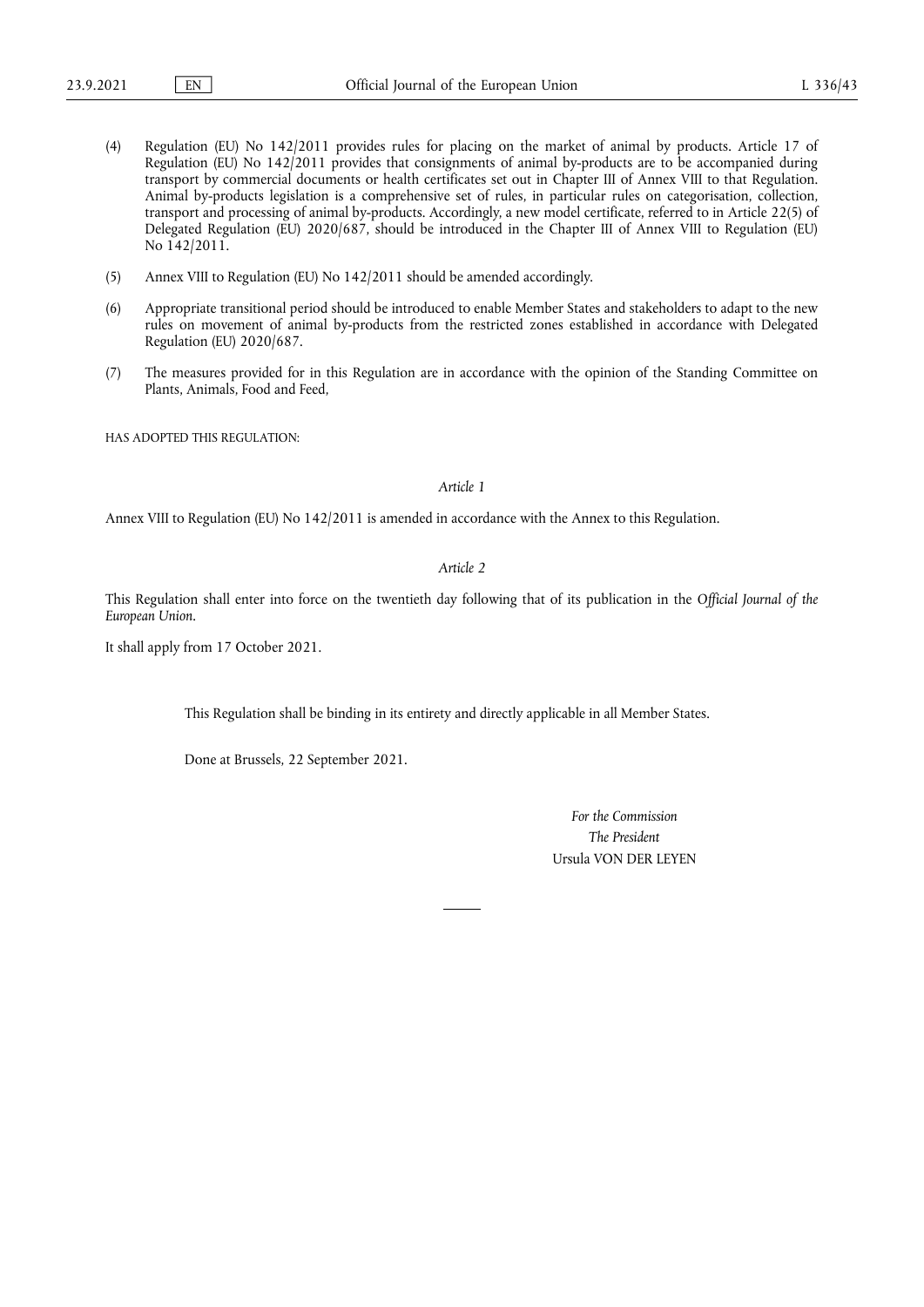# *ANNEX*

In Chapter III of Annex VIII to Regulation (EU) No 142/2011, the following point 7 is added:

'7. Model Health Certificate

### **Model of health certificate for movement of animal by-products from restricted zones established for the prevention and control of certain listed diseases**

|                                          | I.1. Consignor                                       | I.2. Certificate reference No<br>I.2.a. Local reference No          |  |  |  |  |  |
|------------------------------------------|------------------------------------------------------|---------------------------------------------------------------------|--|--|--|--|--|
|                                          | Name                                                 | I.3. Central competent authority                                    |  |  |  |  |  |
|                                          | Address                                              | I.4. Local competent authority                                      |  |  |  |  |  |
|                                          | Postal code                                          |                                                                     |  |  |  |  |  |
|                                          | I.5. Consignee                                       | I.6. No.(s) of related original certificates No.(s) of accompanying |  |  |  |  |  |
| Part I: Details of consignment presented | Name                                                 | documents                                                           |  |  |  |  |  |
|                                          | Address                                              | I.7. Dealer                                                         |  |  |  |  |  |
|                                          | Postal code                                          | Name Approval number                                                |  |  |  |  |  |
|                                          | I.8. Country of<br>ISO code<br>I.9. Region of origin | I.10. Country of<br>ISO code<br>I.11. Region of destination         |  |  |  |  |  |
|                                          | origin                                               | destination                                                         |  |  |  |  |  |
|                                          |                                                      |                                                                     |  |  |  |  |  |
|                                          | I.12. Place of origin                                | I.13. Place of destination                                          |  |  |  |  |  |
|                                          |                                                      |                                                                     |  |  |  |  |  |
|                                          | Name<br>Approval number                              | Name<br>Approval number                                             |  |  |  |  |  |
|                                          | Address                                              | Address                                                             |  |  |  |  |  |
|                                          | Postal code                                          |                                                                     |  |  |  |  |  |
|                                          |                                                      | Postal code                                                         |  |  |  |  |  |
|                                          | I.14. Place of loading                               | I.15. Date and time of departure                                    |  |  |  |  |  |
|                                          |                                                      |                                                                     |  |  |  |  |  |
|                                          | Postal code/Region                                   |                                                                     |  |  |  |  |  |
|                                          | I.16. Means of transport                             | I.17. Transporter                                                   |  |  |  |  |  |
|                                          |                                                      | Name<br>Approval number                                             |  |  |  |  |  |
|                                          | Aeroplane _<br>Railway wagon ⊔<br>$Ship \perp$       | Address                                                             |  |  |  |  |  |
|                                          | Road vehicle Li<br>Other $\sqcup$                    |                                                                     |  |  |  |  |  |
|                                          | Identification                                       | Postal code<br>Member State                                         |  |  |  |  |  |
|                                          | Number(s)                                            |                                                                     |  |  |  |  |  |
|                                          | I.18. Description of commodity                       | I.19. Commodity code (HS code)                                      |  |  |  |  |  |
|                                          |                                                      | I.20. Number/Quantity                                               |  |  |  |  |  |
|                                          | I.21. Temperature of products                        | I.22. Number of packages                                            |  |  |  |  |  |
|                                          | I.23. Identification of container/Seal number        | I.24. Type of packaging                                             |  |  |  |  |  |
|                                          | I.25. Commodities certified for:                     |                                                                     |  |  |  |  |  |
|                                          |                                                      |                                                                     |  |  |  |  |  |
|                                          | I.26. Transit through third country<br>$\Box$        | I.27. Transit through Member States<br>O                            |  |  |  |  |  |
|                                          | ISO code<br>Third country                            | ISO code<br>Member State                                            |  |  |  |  |  |
|                                          | Exit point<br>Code                                   | Member State<br>ISO code                                            |  |  |  |  |  |
|                                          | Entry point<br>BIP No                                | Member State<br>ISO code                                            |  |  |  |  |  |
|                                          | I.28. Export<br>$\perp$                              | I.29. Estimated journey time                                        |  |  |  |  |  |
|                                          | Third country<br>ISO code                            |                                                                     |  |  |  |  |  |
|                                          | Exit point<br>Code                                   |                                                                     |  |  |  |  |  |
|                                          | I.30. Route Plan                                     |                                                                     |  |  |  |  |  |
| Yes No                                   |                                                      |                                                                     |  |  |  |  |  |
|                                          | I.31. Identification of the commodities              |                                                                     |  |  |  |  |  |
|                                          | Species (Scientific name)<br>Quantity                |                                                                     |  |  |  |  |  |
|                                          |                                                      |                                                                     |  |  |  |  |  |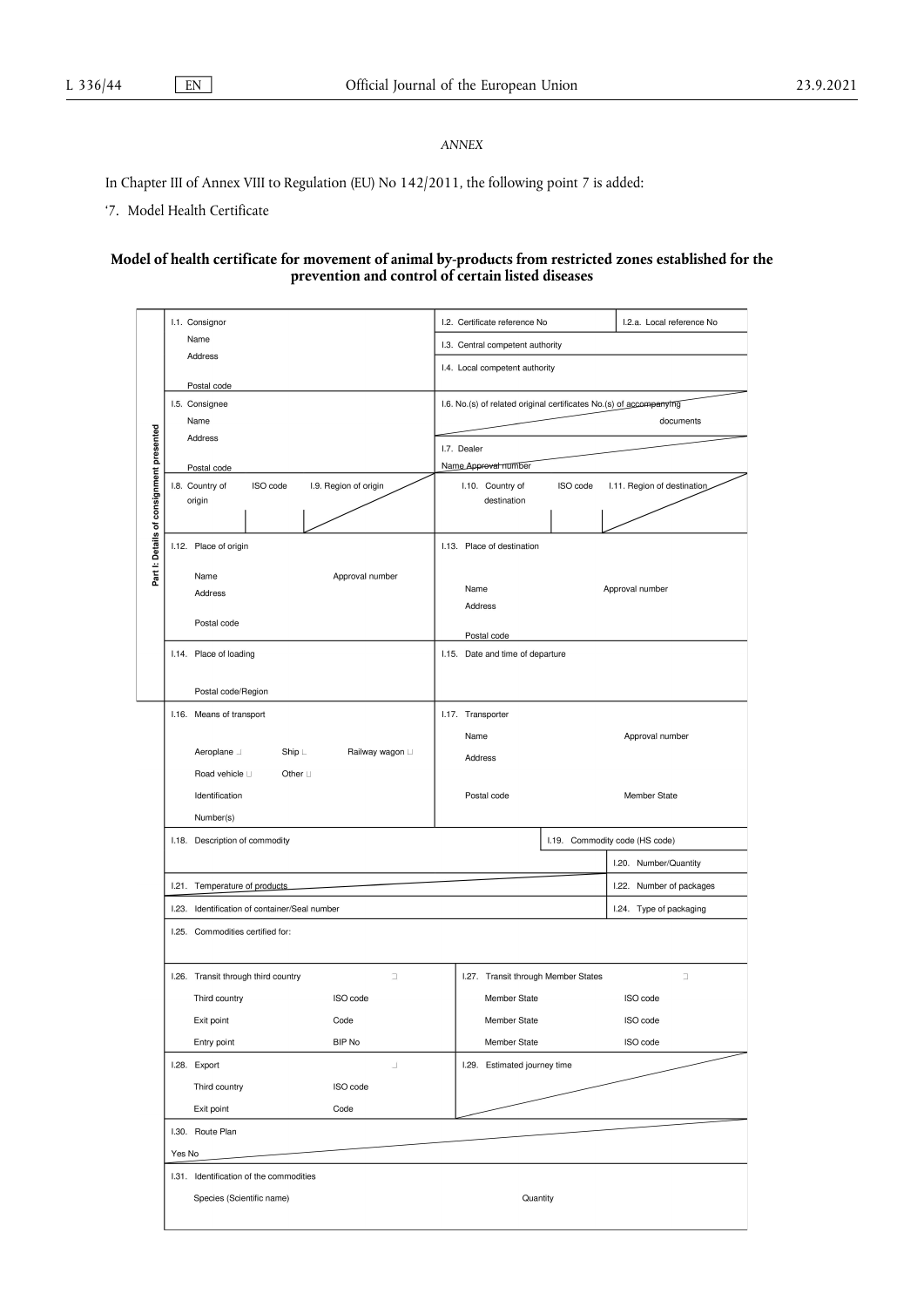## **Animal by-products from restricted zones established for the prevention and control of certain listed diseases**

|                        | II. Health information                                                                                                                             |                                                                                                                                                                                                                                                                                                                                                                                                                                   | II.a. Certificate reference number                                                                                                                                                                                                                                                                                                                                                                                                                                                                                         | II.b. Local reference<br>number |  |
|------------------------|----------------------------------------------------------------------------------------------------------------------------------------------------|-----------------------------------------------------------------------------------------------------------------------------------------------------------------------------------------------------------------------------------------------------------------------------------------------------------------------------------------------------------------------------------------------------------------------------------|----------------------------------------------------------------------------------------------------------------------------------------------------------------------------------------------------------------------------------------------------------------------------------------------------------------------------------------------------------------------------------------------------------------------------------------------------------------------------------------------------------------------------|---------------------------------|--|
|                        | $(1)$ either [II.1]                                                                                                                                | I, the undersigned official veterinarian, hereby certify that:<br>$(1)$ or<br>$(1)$ or<br>$(1)$ or                                                                                                                                                                                                                                                                                                                                | The animal by-products described in Part I were obtained from kept animals:<br>(1) either [killed for the purpose of the prevention and control of:<br>instructions of the competent authority in accordance with Regulation (EU)<br>2020/687 and are intended for processing by<br>$(1)$ either [Method 1 to 5.]]]<br>[incineration.]]]<br>[co-incineration.]]]<br>[ (introduce the name of the relevant emerging disease) following the<br>instructions of the competent authority in accordance with emergency measures |                                 |  |
|                        | $(1)$ or<br>$(1)$ or<br>$(1)$ or                                                                                                                   | adopted by the Commission pursuant to Article 259 of Regulation (EU)<br>2016/429 and are intended for processing by<br>$(1)$ either [Method 1 to 5.]]]<br>[incineration.]]]<br>[co-incineration.]]]<br>[not subject to killing by the competent authority for the purpose of prevention and control                                                                                                                               |                                                                                                                                                                                                                                                                                                                                                                                                                                                                                                                            |                                 |  |
|                        | $(1)$ or<br>$(1)$ or                                                                                                                               | of category A diseases or emerging diseases, kept in establishments located in restricted<br>zones established for the prevention and control of animal diseases in accordance with<br>(1) either [Delegated Regulation (EU) 2020/687,]<br>[temporary special disease control measures referred to in Article 71 of<br>Regulation (EU) 2016/429,]<br>[emergency measures adopted by the Commission in accordance with Article 259 |                                                                                                                                                                                                                                                                                                                                                                                                                                                                                                                            |                                 |  |
| Part II: Certification |                                                                                                                                                    |                                                                                                                                                                                                                                                                                                                                                                                                                                   | of Regulation (EU) $2016/429$ ,<br>and the animal by-products are moved from that restricted zone in compliance with the<br>(1) either [processing by methods 1-5 as set out in Chapter II of Annex IV and in case of<br>ensilage of by-products obtained from aquatic animals as set out in point K of<br>Section 2 of Chapter IV of Annex IV to Regulation (EU) No 142/2011.]]                                                                                                                                           |                                 |  |
|                        | $(1)$ or<br>$(1)$ or<br>$(1)$ or                                                                                                                   | [processing or treatment by methods referred to in Annex X, Annex XI or Annex<br>XIII to Regulation (EU) No 142/2011.]]<br>[production of processed petfood, other than raw petfood referred to in Annex<br>XIII to Regulation (EU) No 142/2011.]]]<br>[transformation into compost or biogas referred to in Section 1 of Chapter III of                                                                                          |                                                                                                                                                                                                                                                                                                                                                                                                                                                                                                                            |                                 |  |
|                        | [II.1]<br>$(1)$ or                                                                                                                                 | for processing by<br>(1) either [Method 1 to 5.]]<br>[incineration.]]<br>$(1)$ or<br>$(1)$ or                                                                                                                                                                                                                                                                                                                                     | Annex V to Regulation (EU) No 142/2011.]]]<br>The animal by-products described in Part I were obtained from wild animals of listed species<br>found dead or killed for the purpose of the prevention and control of (introduce the<br>name of the relevant category A disease) following the instructions of the competent authority <sup>(3)</sup><br>in accordance with Article 64(2)(c) of Delegated Regulation (EU) 2020/687 and are intended<br>[co-incineration.]]                                                   |                                 |  |
|                        | <b>Notes</b><br>Part I:                                                                                                                            | - Box reference I.9 and I.11: delete as appropriate.                                                                                                                                                                                                                                                                                                                                                                              |                                                                                                                                                                                                                                                                                                                                                                                                                                                                                                                            |                                 |  |
|                        | - Box reference I.12, I.13 and I.17: approval number or registration number.<br>- Box reference I.14: complete if different from 'I.1. Consignor'. |                                                                                                                                                                                                                                                                                                                                                                                                                                   |                                                                                                                                                                                                                                                                                                                                                                                                                                                                                                                            |                                 |  |